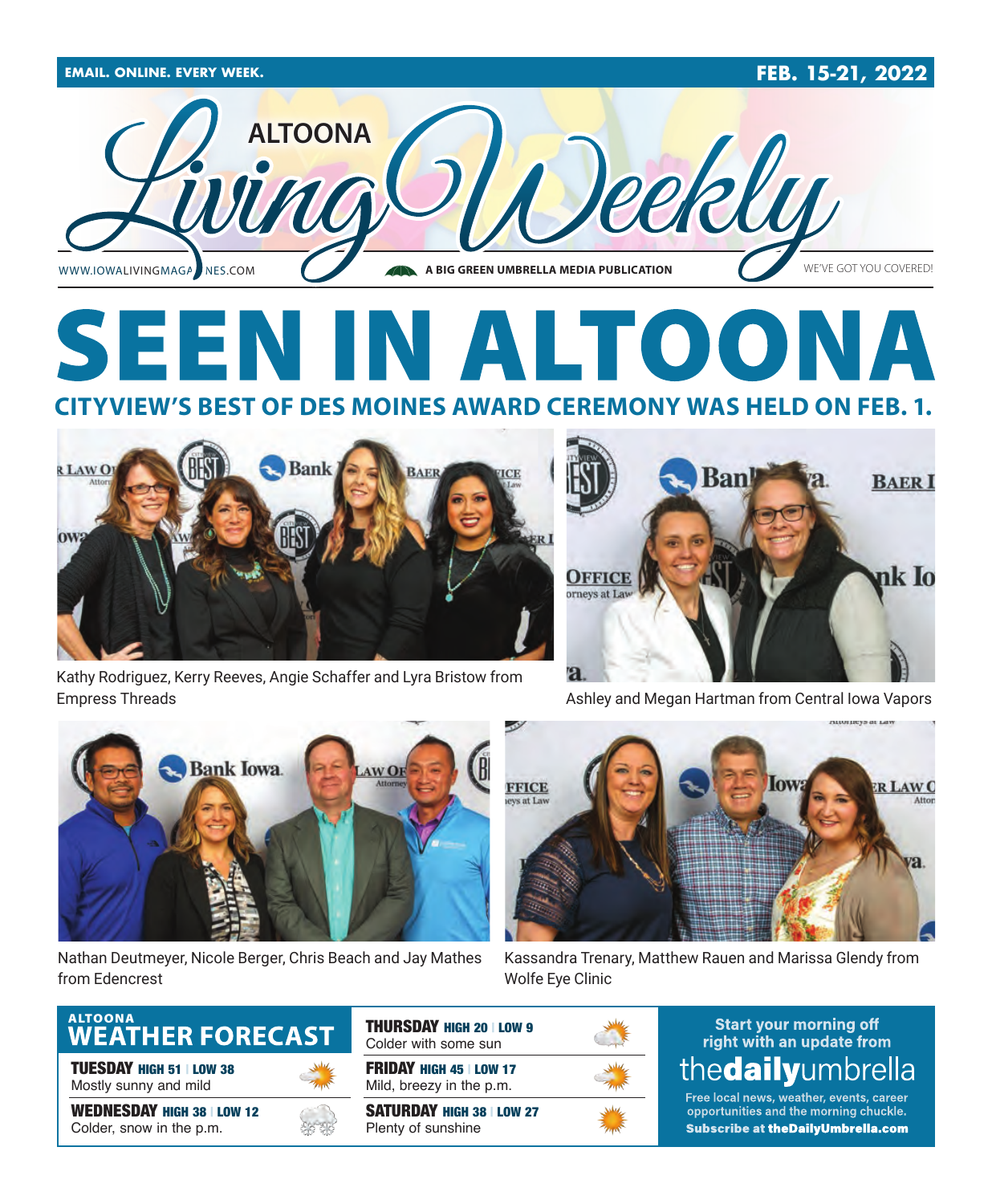#### FROM THE PUBLISHER

# MEET GEORGE JETSON

I saw a cartoon the other day illustrating a family driving in a car with the mother in the passenger seat looking at her phone and stating to all, "The blender just texted — we forgot to turn off the stove."

Sound familiar? We may not be there yet, but we are close.

A telecommunications company mailed me a newsletter recently with an article that referenced a 2021 survey from Deloitte indicating that the average U.S. household now has 25 connected devices, up from 11 in the 2019 survey.

"Impossible," I said. Then I started adding them up. My cell phone. My wife's cell phone. Two iPads. Two Apple watches. Two laptops. A home computer. Two Apple TVs. A Firestick. A Ring doorbell. A Nest thermostat. A MyQ garage door opener. Three Amazon Echos. Two wireless headphone sets. That brings me to 20, and

I haven't counted in the kids' devices yet. Yikes.

According to the newsletter, the pandemic has played a big part in this progression, changing how we communicate and interact. Many activities that used to take place outside the home now take place inside the home, redefining "homework."

Here are a few other surprising findings from the Deloitte report:

• More than half of U.S. adults had virtual doctor visits, and 82 percent were satisfied with the experience.

• More than half of U.S.

households have a smartwatch or fitness tracker.

• During the pandemic, 70 percent of consumers started mobile ordering or other smartphone-based retail and expect to continue to do so.

• Two-thirds of U.S. household have some type of smart home devices.

• Thirty-one percent of Americans admit to feeling overwhelmed by the number of devices and subscriptions they need to manage.

Ready or not, the future is here. Meet George Jetson.

Have a great week, and thanks for reading.  $\blacksquare$ 

#### **Shane Goodman**

President and Publisher Big Green Umbrella Media [shane@dmcityview.com](mailto:shane@dmcityview.com) 515-953-4822, ext. 305



**ALTOONA** *Deekly* 

**A publication of Big Green Umbrella Media, Inc. Address:** 8101 Birchwood Court, Suite, D, Johnston, IA 50131 **Website:** www.iowalivingmagazines.com



**News contact** Tammy Pearson 515-953-4822, ext. 302 tammy@iowalivingmagazines.com



**Advertising contact** Aaron Burns 515-953-4822, ext. 307 [aaron@iowalivingmagazines.com](mailto:aaron@iowalivingmagazines.com)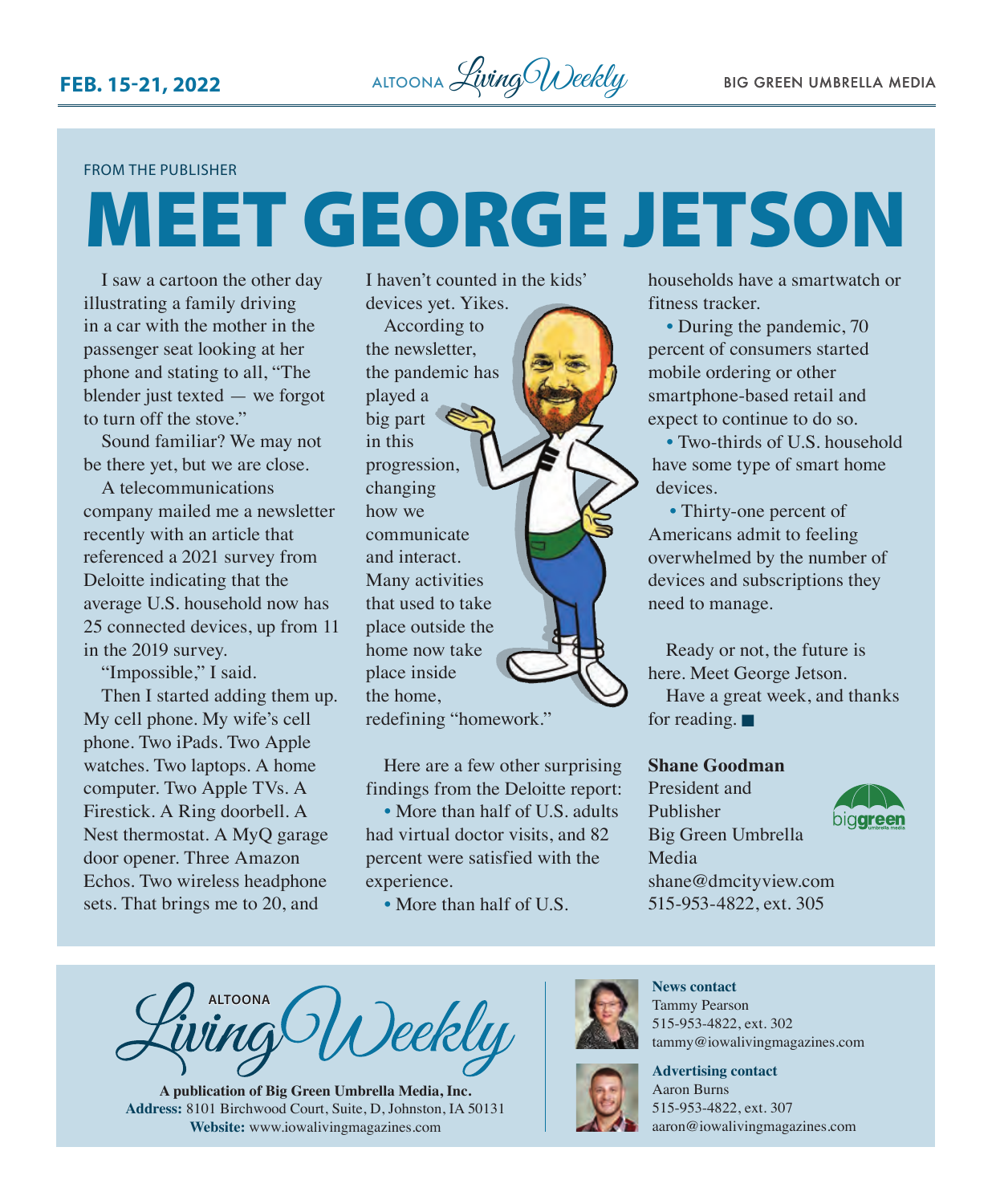

# BOWLING BASH

The East Polk Rotary Club is holding its Bowling Bash, complete with silent auction, raffle, trophies and more fun on Friday, Feb. 18, 2-5 p.m., at Great Escape, Pleasant Hill. Proceeds support the Iowa Industrial Technology Exposition and other community projects. Cost is \$65 per bowler or \$260 per team (four bowlers per team). Register a second team for \$200. Registration forms are available at [www.eastpolkrotary.org](http://www.eastpolkrotary.org).  $\blacksquare$ 

## 'JAMES AND THE GIANT PEACH JR' ON STAGE

CAP Theatre will present "James and the Giant Peach Jr" on its Mainstage. Performances are live theatre for families of all ages. Performances are Feb. 18 to March 6, Fridays and Saturdays at 7 p.m. and Sundays at 2 p.m. Tickets are available via the CAP Theatre website: [captheatre.org](http://captheatre.org) for \$10 for youth ages 3-18 and \$16 for adults.

When James is sent by his conniving aunts to chop down their old fruit tree, he discovers a magic potion that grows a tremendous peach, rolls into the ocean and launches a journey of enormous proportions. James befriends a collection of singing insects that ride the giant piece of fruit across the ocean, facing hunger, sharks and plenty of disagreements along the way.

Based on Roald Dahl's book of the same name, "James and the Giant Peach" is a whimsical and magical journey of one boy out to change his life and find a real family.  $\blacksquare$ 

## BINGO AND BLOODY MARYS

Enjoy playing bingo at this fun and free event for ages 21 and older on Feb. 19, 1-3 p.m. at Hawk Heaven Tavern, 805 17th Ave. S.W., Altoona. Six rounds will be played with prizes each round and raffle prizes. Specials on Bloody Marys and Mimosas.  $\blacksquare$ 

### ICCC HONORS LISTS RELEASED

Iowa Central Community College released its honors lists for fall 2021 semester. Included from Altoona were Jeremiah Warren on the President's List and Andrew Hunt on the Dean's List.

### SEP SPORTS SCHEDULES

#### **Tuesday, Feb. 15**

- 11 a.m. **Bowling:** Girls Varsity/ Boys Varsity State Qualifying @ Bowlerama Lanes
- 6:15 p.m. **Basketball:** Boys Varsity @. Ankeny High School

#### **Wednesday, Feb. 16**

9 a.m. **Wrestling:** Varsity State Duals Tournament @ Wells Fargo Arena

#### **Thursday, Feb. 17**

TBD **Wrestling:** Varsity State Tournament @ Wells Fargo Arena

#### **Friday, Feb. 18**

- TBD **Wrestling:** Varsity State Tournament @ Wells Fargo Arena
- 6:15 p.m. **Basketball:** Boys Varsity vs. Ottumwa

#### **Saturday, Feb. 19**

| <b>TRD</b> | <b>Wrestling: Varsity State</b> |
|------------|---------------------------------|
|            | Tournament @ Wells              |
|            | Fargo Arena                     |
| $7n$ m     | Rackothall: Cirls Varsity       |

7 p.m. **Basketball:** Girls Varsity Regional Semifinal

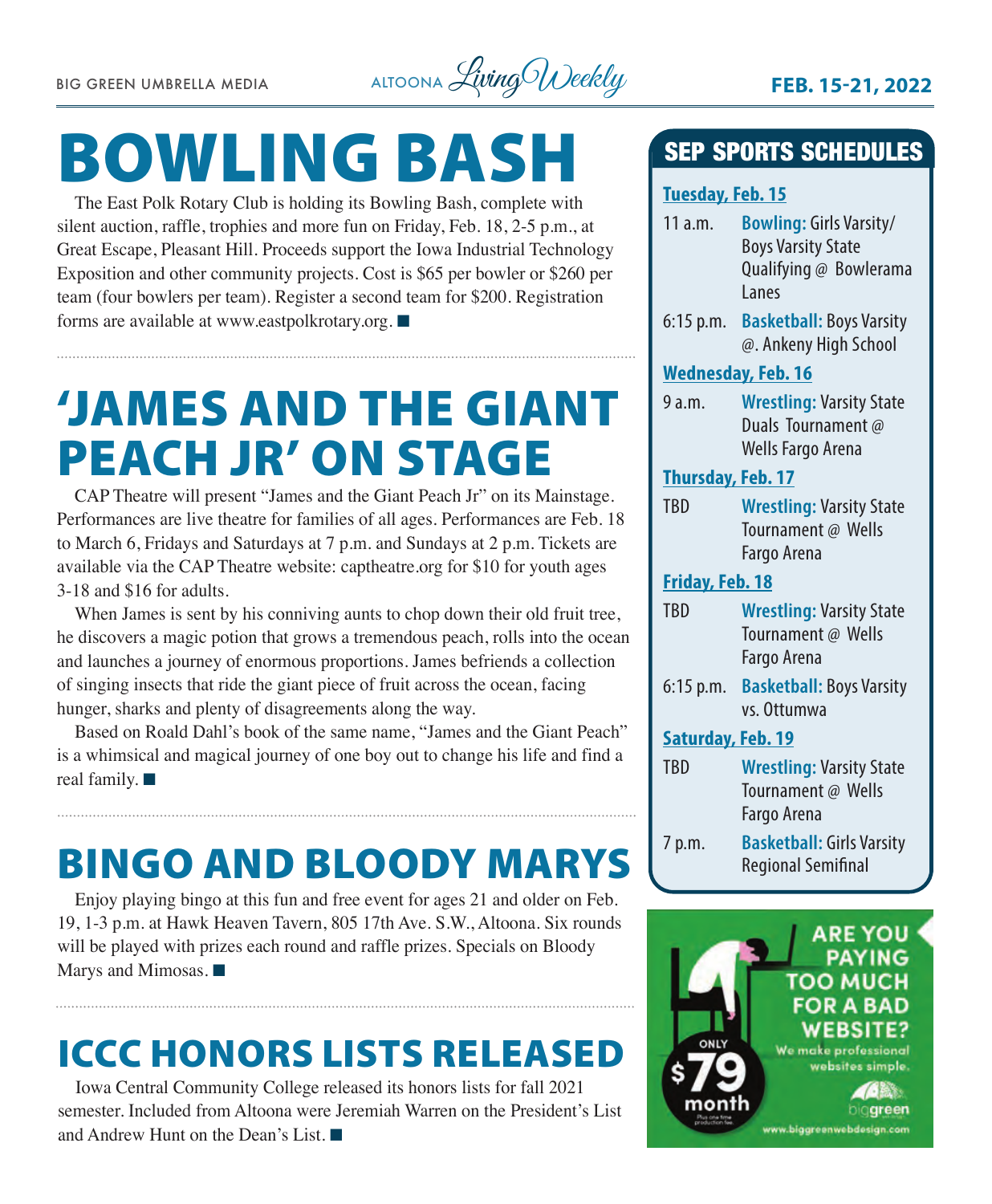

#### EVENTS IN THE AREA EMAIL YOUR EVENT INFORMATION TO TAMMY@IOWALIVINGMAGAZINES.COM

#### VARIOUS SHOWS

#### **February dates**

#### **Hoyt Sherman Place, 1501 Woodland Ave., Des Moines**

A variety of performances are on tap for February at Hoyt Sherman Place. For details, visit [www.](http://www.hoytsherman.org) [hoytsherman.org](http://www.hoytsherman.org).

**Feb. 15:** "Des Moines Storytellers Project: Love" at 7 p.m.

**Feb. 16:** "An Evening With Bruce Dickinson" at 7:30 p.m.

**Feb. 18:** "The Mavericks: 'En Español' World Tour" at 7:30 p.m.

**Feb. 19:** "Yola: Stand For Myself Tour" at 8 p.m.

**Feb. 24: "**Ashley McBryde - This Town Talks Tour" at 8 p.m.



#### ON STAGE

#### **February dates**

Enjoy one of the local theater productions currently showing in the area.

**• "Long Day's Journey into Night"** — Iowa Stage Theatre Company presents this play about addiction and the resulting family dysfunction now through Feb. 20 at the Stoner Theater, 221 Walnut St., Des Moines. [www.iowastage.org](http://www.iowastage.org)

**• "The Revolutionists"** — Tallgrass Theatre Company, 2019 Grand Ave., West Des Moines, presents this play about four beautiful, tough women who lose their heads in an irreverent, girl-powered comedy. Playing now through Feb. 20. [www.](http://www.tallgrasstheater.org) [tallgrasstheater.org](http://www.tallgrasstheater.org)

 **• "Agatha Christie's Murder on the Orient Express"** — The show runs now through Feb. 20 at the Des Moines Community Playhouse, 831 42nd St., Des Moines. It's winter 1934, and, when the Orient Express luxury train is stopped in the snow, a passenger is found dead in his locked compartment. Fortunately, the famous detective Hercule Poirot is also aboard to solve the case before the killer strikes again. [www.](http://www.dmplayhouse.com) [dmplayhouse.com](http://www.dmplayhouse.com)

### CITYVIEW CHOCOLATE WALK

#### **Friday, Feb. 25, 5-9 p.m. West Glen Town Center, 5465 Mills Civic Parkway, West Des Moines**

Like chocolate? Like chocolate drinks? They you'll love this event. CITYVIEW and West Glen Town Center once again present the Chocolate Walk. For a ticket price of \$20 (\$30 at the door), attendees will receive 10 drink tickets that can be redeemed for sample cocktails at participating venues. Attendees will also be provided tickets for chocolate dessert samples at participating retail stores. Find the registration link at [https://chocolatewalk.dmcityview.com.](https://chocolatewalk.dmcityview.com)

#### BLUE RIBBON BACON FESTIVAL **Saturday, Feb. 26 Horizon Events Center in Clive**

After a year off, the bacon fellowship will resume, according to the Blue Ribbon Bacon Festival's website. The \$50 general admission ticket includes live entertainment, 12 bacon-inspired dishes, one beverage and all the bacon you can eat. The theme will be "Bacon Gras" and feature bacon-infused Cajun dishes along with: Bacon Bourbon Street – Mardi Gras Beads, street performers, local musical acts, pro wrestling, Iowa's top pop-punk group The Eugene Levy Band, Silent Club Sizzle, main-stage music from Tyler Richton & The High Bank Boys, Not Quite Brothers and BYOBrass, and you won't want to miss the popular bacon-eating contest at 3 p.m. Tickets for the event will be limited to 5,000. For more information, visit [blueribbonbaconfestival.com](http://blueribbonbaconfestival.com).  $\blacksquare$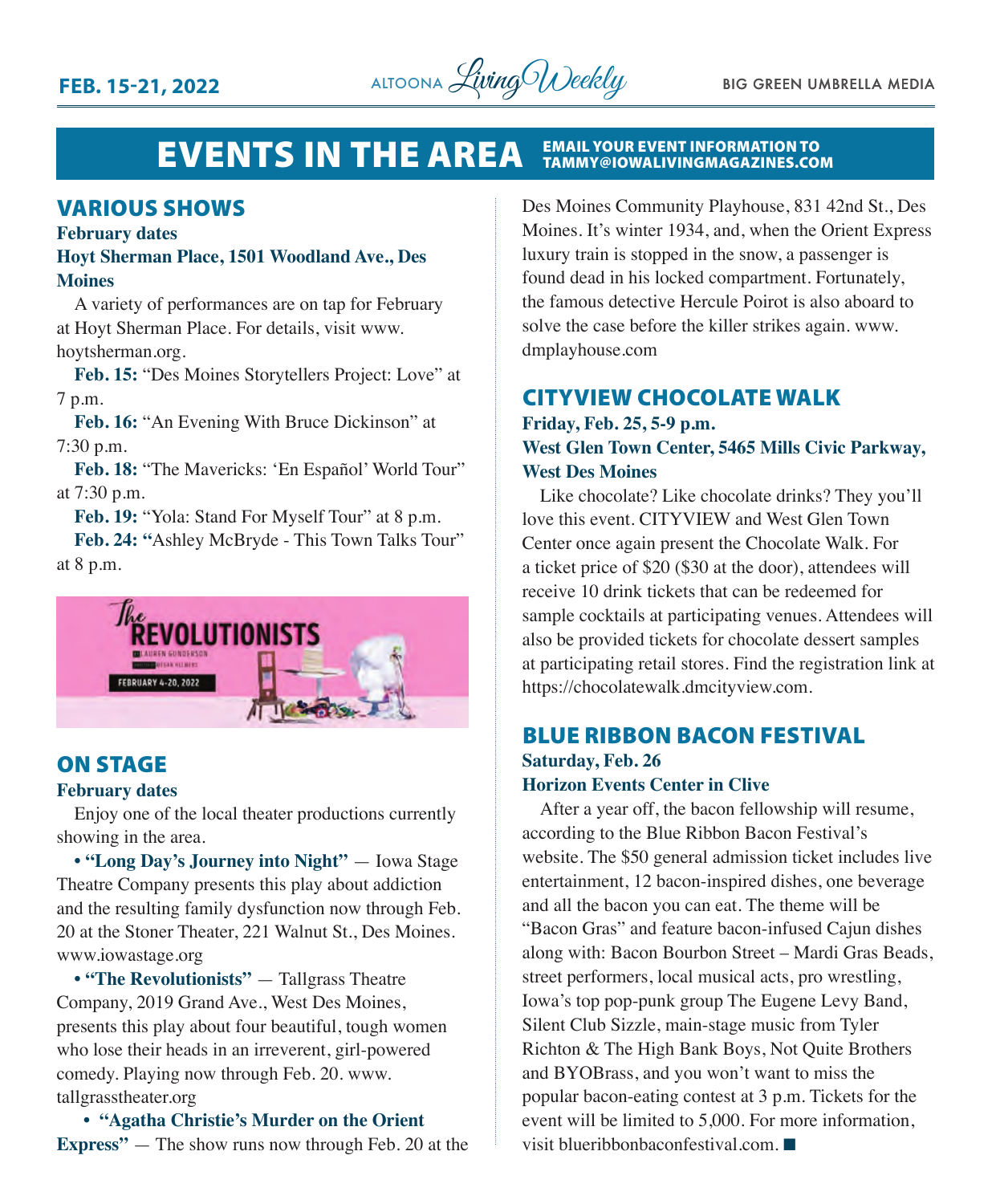

#### RECIPE

### **FRESH, HEALTHY FAMILY MEALS RECIPES TO HELP BOOST IRON LEVELS, AID PLASMA DONATION RECOVERY**



*(Family Features)* Chef Nate Appleman knows how important it is to serve healthy meals to your family – ones they actually want to eat. Before having his first child, he transformed his eating and exercise habits and lost 85 pounds to get on a healthier path.

Now, he's cooking meals for his family, including 14-yearold Oliver who was diagnosed with Kawasaki Disease as a toddler – an inflammation of the blood vessels that can cause damage to coronary arteries – as a healthy lifestyle is important to help manage the disease. Since Oliver's diagnosis, Appleman made it his personal mission to create awareness of Kawasaki Disease and for the critical need for plasma donations that many people with the disease rely on for treatment, which is why he partnered with Abbott to bring attention to the need for plasma donations.

Donating plasma is a safe and relatively easy process. Since plasma is replaced in the body within about 24 hours, it can be donated up to twice per week. With a donation that typically takes between 1-3 hours, you can make a lasting impact by providing lifesaving medicine for patients like Oliver.

It's a good idea to fuel up with iron-rich foods before and after donating, so Appleman created fresh, nutritious recipes he loves to serve his family.

Learn where you can donate at bethe1donor.abbott.  $\blacksquare$ 

MARINATED SKIRT STEAK *Recipe courtesy of chef Nate Appleman on behalf of Abbott* **Vinaigrette:** 1/4 cup oil 1/4 cup fish sauce 1/4 cup rice wine vinegar 1/4 cup water 2 tablespoons raw sugar 1 cup chopped fresh cilantro 1 lime, juice only 1 clove garlic, minced 1 small Thai bird chile or serrano chile, chopped 1/4 head finely shaved green cabbage 1/4 head finely shaved purple cabbage 2 carrots, thinly julienned **Skirt steak:**  1 1/2 pounds trimmed skirt steak 1/2 cup coconut milk 3 cloves garlic, minced 2 tablespoons lime juice 1/4 cup chopped fresh cilantro 2 tablespoons sriracha salt, to taste 3 cups cooked brown rice 1/2 cup crushed peanuts 1 lime, quartered, for garnish **To make vinaigrette:** In large bowl, mix oil, fish sauce, rice wine vinegar, water, sugar, cilantro, lime juice, garlic and chile. Toss cabbage and carrots in vinaigrette; refrigerate until ready to serve. **To make skirt steak:** Marinate steak in coconut milk, garlic, lime juice, cilantro, sriracha and salt, to taste, at least 1 hour, or up to 24 hours. Heat grill to high.

Grill 3-4 minutes each side until medium rare.

Let rest 3 minutes.

Thinly slice steaks against grain and serve with vinaigrette, rice and crushed peanuts; garnish with lime wedges.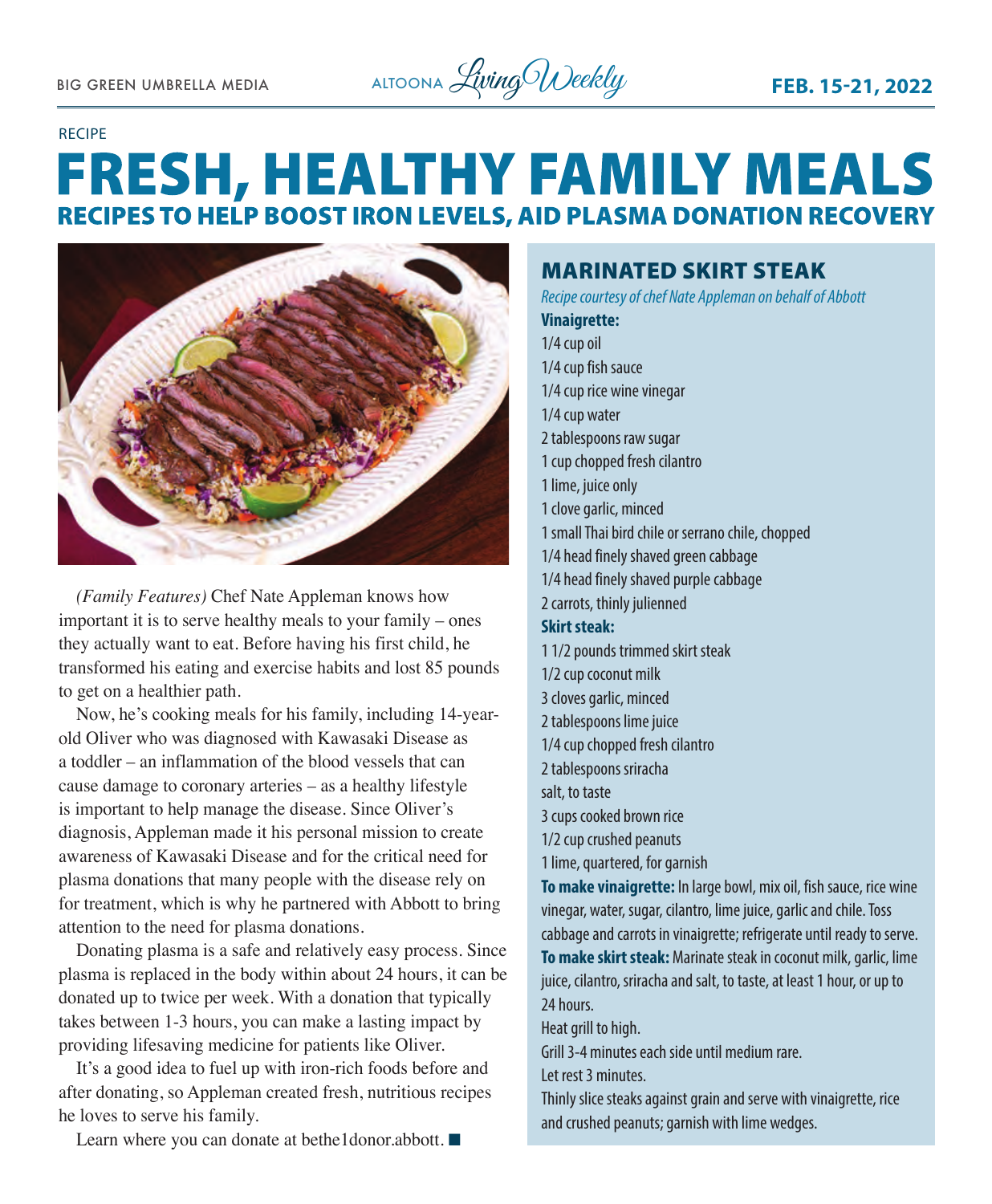**FEB. 15-21, 2022** ALTOONA *Living Weekly* BIG GREEN UMBRELLA MEDIA

### FILM REVIEWS **By Michael C. Woody**

#### 'AFTER LIFE'

Season 3 of this heartwarming and heartbreaking series about a man who loses his wife to cancer is outstanding. Ricky Gervais, of all people, is behind this excellent series. Raunchy language alert but so full of heart and love.

**Grade: A-**

#### 'ENCOUNTER'

What starts as a compelling sci-fi story about an ex-military dad protecting his two sons spins on a dime and turns into a whole different movie. Riz Ahmed turns in great performances.

**Grade: B-**

#### 'PARALLEL MOTHERS'

This is the first of two art films on this month's list. Penelope Cruz plays a successful adult who finds herself pregnant with no support from the father. Along this road, she meets a young woman in the same position, and the two strike up an interesting friendship. It's not a perfect film, but there is still much to like.

**Grade: B**

#### 'SCREAM'

I guess "Scream 5" didn't seem like a great title, so simply "Scream." Many faces from previous incarnations reappear as the town is once again terrorized by a creepy man.

**Grade: C+**

#### 'SWAN SONG'

If you love Mahershala Ali ("Green Book"), you are in for a treat as here he plays two characters. A man who has a terminal illness finds a company (headed by Glenn Close) that will make an exact copy of him and insert this duplicate into the life of his son and wife… without them knowing. All fun and games until something goes awry.

#### **Grade: B+**

*Michael C. Woody has been reviewing movies on radio and television since 1986 and can be heard talking movies every Wednesday afternoon at 2:30 p.m. on KXn0 106.3 with Keith Murphy and Andy Fales. You can also follow him on Twitter at MrMovieDSM.* "SWAN SONG"





"AFTER LIFE"



"ENCOUNTER"



"PARALLEL MOTHERS"



"SCREAM"

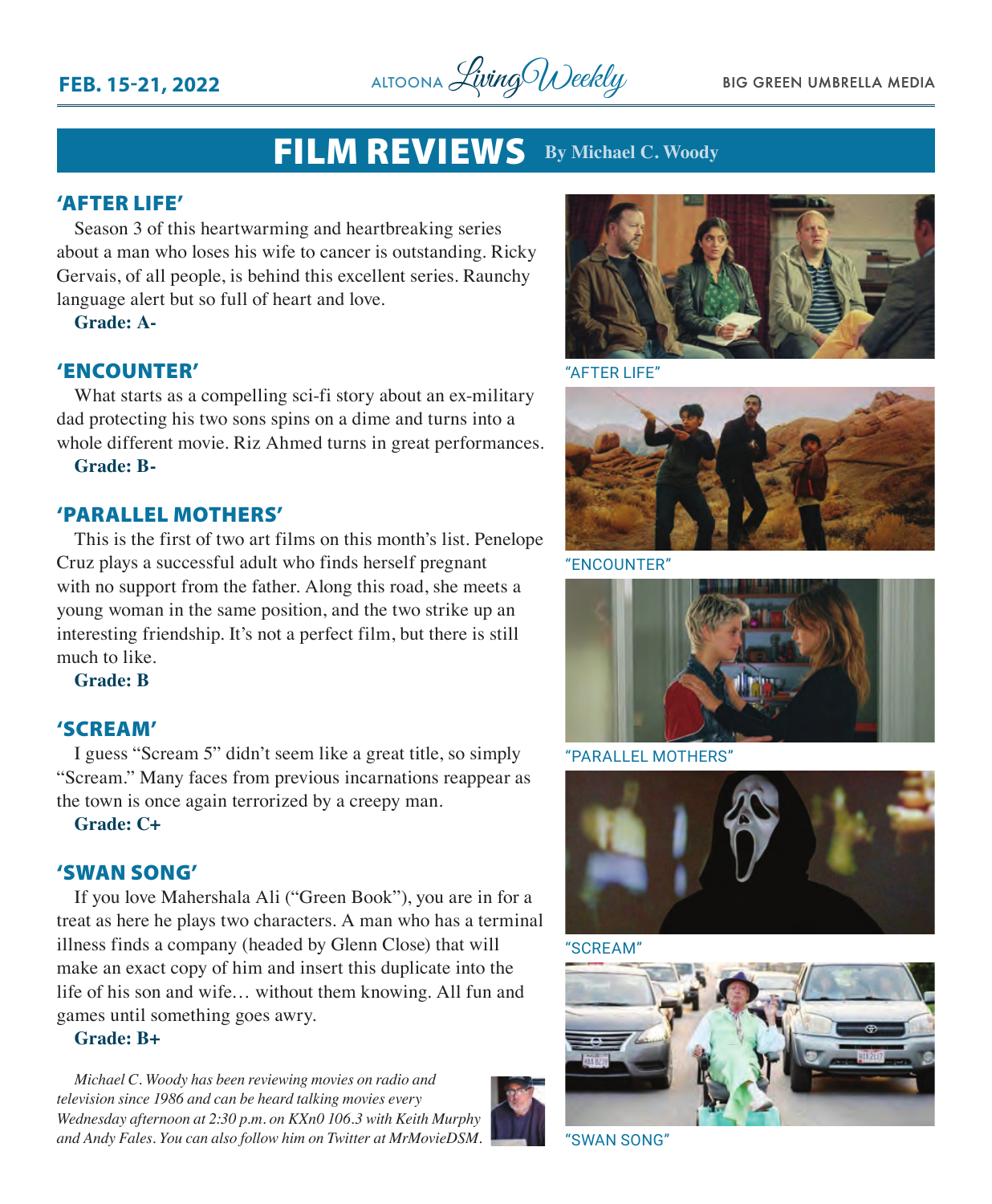BIG GREEN UMBRELLA MEDIA ALTOONA *Living Weekly* FE**B. 15-21, 2022** 

## **SEEN IN ALTOONA CERTIFICATES WERE PRESENTED TO THE TOP THREE FINISHERS IN THE EASTERN POLK COUNTY RESIDENTS' CHOICE AWARDS.**



Front row: Jodi Hulbert, Katie Murphy, Becky Meredith, Jami Harvey, Karmen Jorgensen; back row: Josh Brown, Erin Hogan, Kailan Wing and John Nau with Class Act Productions/CAP Theatre



Hailey Fenner, Courtney Casner and Madi Goehry of Tangled Tails



Marin Bisdorf, Stacey Amensen, Nathan Anenson, Joyce Ingram, Laurel Swanson, Brad Hallberg, Tim Hummel and Luke Berry of Lutheran Church of the Cross



Lena Pierce, Brandon Thompson and Andrea Weber of Great Escape



Suzy Hendrickson of Suzy's Kitchen



Sheena Chochran-Foster with RE/MAX Hilltop



Jesse Perez with Snyder Landscaping and Lawn Care



Maaike Hendrikson and Melissa Horton with Altoona Area Chamber of Commerce